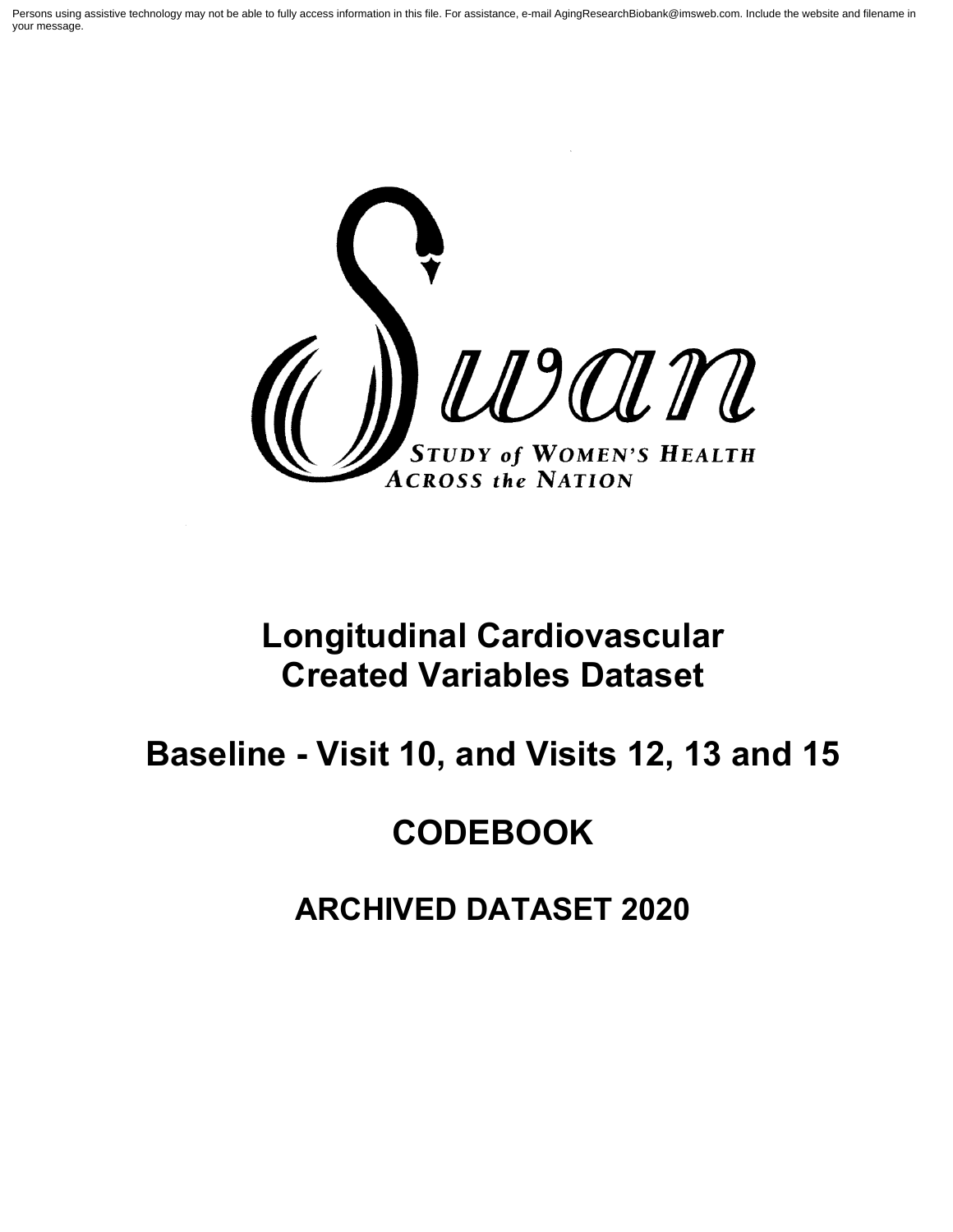## **PAGE INTENTIONALLY BLANK**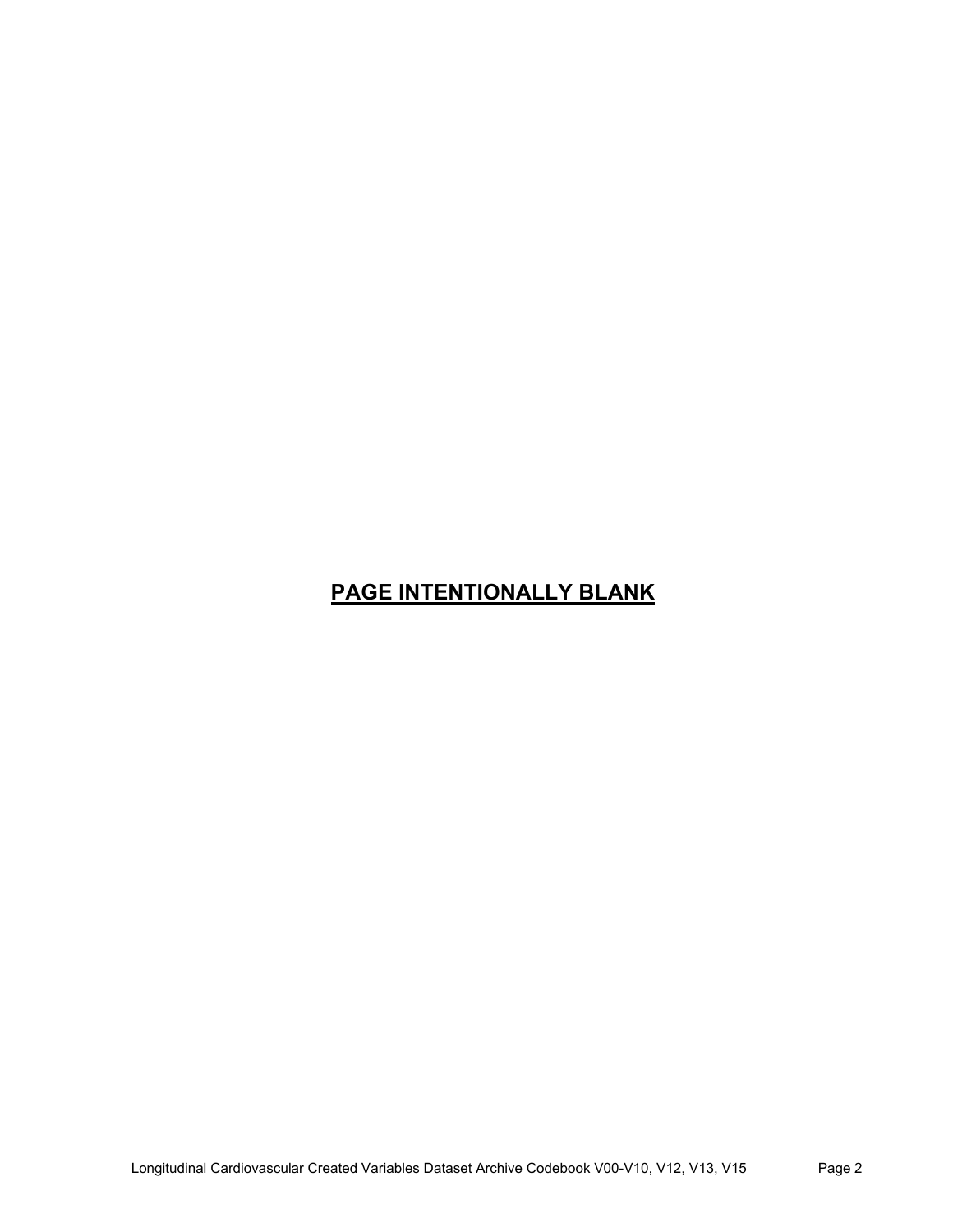### **DOCUMENTATION FOR THE PUBLIC-USE SWAN LONGITUDINAL CARDIOVASCULAR DATASET**

The longitudinal cardiovascular dataset includes created variables related to metabolic syndrome, Framingham Risk Scores, the homeostatic model assessment (HOMA), the AHA Simple 7, the Atherosclerotic Disease Risk score (ASCVD), the General Cardiovascular Risk Score and corresponding Heart Age. There are 35,543 observations in this dataset, including 3,302 unique subjects, 56 variables, and across visits 00 to 10, 12, 13 and 15. Visits 11, 14 and 16 were not included due to the absence of medication data. Visits 02 and 08 do not have cardiovascular results, so any score including them must take this into account.

### *CREATED VARIABLES:*

#### **METABOLIC SYNDROME LONGITUDINAL VARIABLES:**

The methodology for calculating metabolic syndrome is based on the following guidelines:

- o American Association of Clinical Endocrinologists, where 110 mg/dL fasting blood glucose was set as a cutoff (MS and MSCM)
- o National Cholesterol Education Program Adult Treatment Panel (NCEP ATPIII) criteria, where the 100 mg/dL fasting blood glucose was set as a cutoff (MS100 and MSCM100)
- $\circ$  The following article arguing for ethnic-specific waist cutoffs for Japanese and Chinese: Tan CE, Ma S, Wai D, Chew SK, Tai ES, **Can we apply the National Cholesterol Education Program Adult Treatment Panel definition of metabolic syndrome to Asians?** Diabetes Care, 2004 May;27(5):1182-6 PMID 15111542 DOI: [https://doi.org/10.2337/diacare.27.5.1182.](https://doi.org/10.2337/diacare.27.5.1182)

The four metabolic syndrome variables MS, MSCM, MS100, and MSCM100, and medication variables BPMEDS and DIABMEDS take into account a longitudinal definition of metabolic syndrome or medication use where any subject who was coded as having satisfied the criteria is coded as having metabolic syndrome or medication use at all time points thereafter.

The presence, or absence, of metabolic syndrome is determined by having at least three of the following five components: hypertension, impaired fasting glucose, obesity, low HDL, and high triglycerides. Please refer to component variables for specific cutoffs. Four different metabolic syndrome variables were created in longitudinal form and categorical form (next section)–each of which differ according to the waist circumference cutoff for obesity and/or the cutoff for impaired fasting glucose.

Cardiovascular lab results were not available for visits 02 and 08, but, in some cases, metabolic syndrome could be calculated from the remaining components, (i.e., waist circumference, diastolic/systolic blood pressure, blood pressure medication, and anti-diabetic medication). Please see code for details on calculation of this variable when no lab results are available.

The four longitudinal versions of metabolic syndrome (MS, MSCM, MS100, and MSCM100), blood pressure and anti-diabetic medications have the following rules:

- Any woman who was coded as having metabolic syndrome (or using BP or diabetes meds) is coded as having metabolic syndrome (or BP and diabetes meds) at every visit thereafter.
- Three rules apply to missing or unclassified metabolic syndrome (or BP and diabetes meds) *Note: metabolic syndrome is mentioned below, but the same applies to BP and diabetes meds longitudinal variables*:
	- 1. Women *never* coded as having metabolic syndrome, then have unclassified subsequent visit(s) and continue to *not* have metabolic syndrome in the next visit can have metabolic syndrome carried forward.
	- 2. Women *never* coded as having metabolic syndrome, then have unclassified subsequent visit(s) followed by the next visit have current metabolic syndrome stay unclassified or missing because it is unknown when the subjects started to have metabolic syndrome.
	- 3. Women *never* coded as having metabolic syndrome up until the last visit where it is missing or unclassified remain missing/unclassified.
- **MS**: This variable indicates a longitudinal definition of metabolic syndrome. The values include 1 (metabolic syndrome), 0 (no metabolic syndrome), and missing. The following component definitions were used:
	- o Obesity: ethnic-specific waist cutoff (i.e., if Japanese/Chinese, obese if waist ≥80 cm; otherwise, obese if waist >88 cm)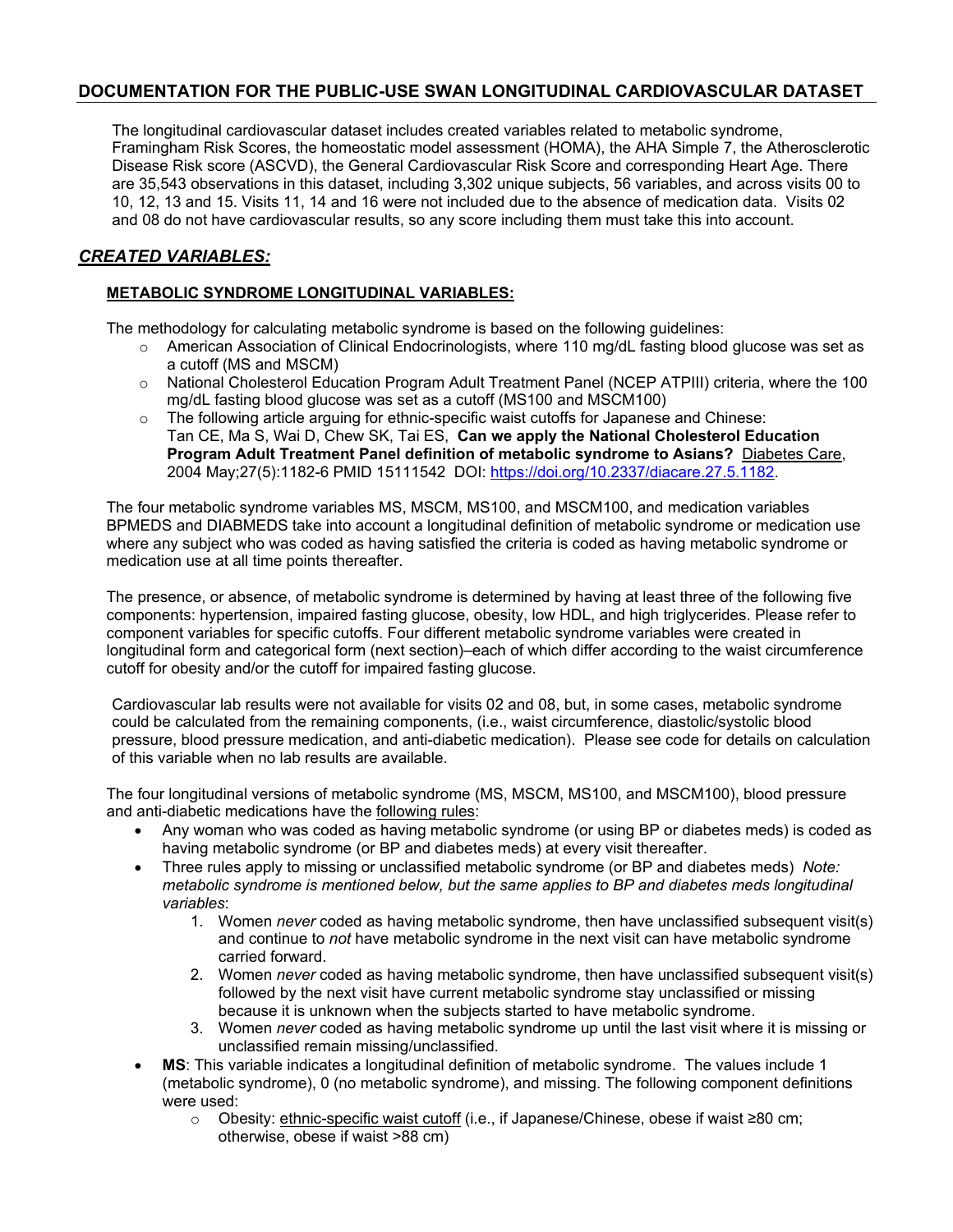- o Impaired fasting glucose: impaired if glucose ≥110 mg/dl (fasting value) or antidiabetic medication use (refer to DIABMEDS categories)
- o Hypertension: hypertensive if systolic blood pressure ≥130 mmHg or diastolic blood pressure ≥85 mmHg or taking any blood pressure medication (refer to BPMEDS categories) (crosssectional use or longitudinal use)
- o Low HDL: low if HDL results <50 mg/dL
- o High triglycerides: high if triglycerides ≥150 mg/dL (fasting value)
- **MSCM**: This variable indicates a longitudinal definition of metabolic syndrome. The values include 1 (metabolic syndrome), 0 (no metabolic syndrome), and missing. The following component definitions were used:
	- o Obesity: common waist cutoff (obese if waist>88 cm)
	- o Impaired fasting glucose: impaired if glucose ≥110 mg/dL (fasting value) or antidiabetic medication use (refer to DIABMEDS categories)
	- o Hypertension: hypertensive if systolic blood pressure ≥130 mmHg or diastolic blood pressure ≥85 mmHg or taking any blood pressure medication (refer to BPMEDS categories) (crosssectional use or longitudinal use)
	- o Low HDL: low if HDL results <50 mg/dL
	- o High triglycerides: high if triglycerides ≥150 mg/dL (fasting value)
- **MS100**: This variable indicates a longitudinal definition of metabolic syndrome. The values include 1 (metabolic syndrome), 0 (no metabolic syndrome), and missing. The following component definitions were used:
	- o Obesity: ethnic-specific waist cutoff (i.e., if Japanese/Chinese, obese if waist ≥80 cm; otherwise, obese if waist >88 cm)
	- o Impaired fasting glucose: impaired if glucose ≥100 mg/dL (fasting value) or antidiabetic medication use (refer to DIABMEDS categories)
	- o Hypertension: hypertensive if systolic blood pressure ≥130 mmHg or diastolic blood pressure ≥85 mmHg or taking any blood pressure medication (refer to BPMEDS categories) (crosssectional use or longitudinal use)
	- o Low HDL: low if HDL results <50 mg/dL
	- o High triglycerides: high if triglycerides ≥150 mg/dL (fasting value)
- **MSCM100**: This variable indicates a longitudinal definition of metabolic syndrome The values include 1 (metabolic syndrome), 0 (no metabolic syndrome), and missing. The following component definitions were used:
	- o Obesity: common waist cutoff (obese if waist>88 cm)
	- o Impaired fasting glucose: impaired if glucose ≥100 mg/dL (fasting value) or antidiabetic medication use (refer to DIABMEDS categories)
	- o Hypertension: hypertensive if systolic blood pressure ≥130 mmHg or diastolic blood pressure ≥85 mmHg or taking any blood pressure medication (cross-sectional use or longitudinal use)
	- o Low HDL: low if HDL results <50 mg/dL
	- o High triglycerides: high if triglycerides ≥150 mg/dL (fasting value)
- **BPMEDS**: This variable represents longitudinal use of blood pressure medication and was used in the coding of metabolic syndrome, Framingham Risk Score, General Cardiovascular Risk Score, Heart Age and ASCVD risk score variables.
	- $\circ$  A value of 1 refers to current use of at least one blood pressure medication (defined as alpha blockers, beta blockers, calcium channel blockers, ACE Inhibitors, Angiotensin II Receptor Blockers (ARBs) and diuretics) or previous use of at least one blood pressure medication.
	- o A value of 0 refers to no current or previous use of blood pressure medication.
- **DIABMEDS**: This variable represents longitudinal use of anti-diabetic medication and was used in the coding of metabolic syndrome-related variables.
	- $\circ$  A value of 1 refers to current use of at least one anti-diabetic (defined as metformin sulfonylurea, meglitinide, thiazolidinedione, DPP-IV Inhibitor, incretin and insulin) or previous use of at least one anti-diabetic medication.
	- $\circ$  A value of 0 refers to no current or previous use of anti-diabetic medication.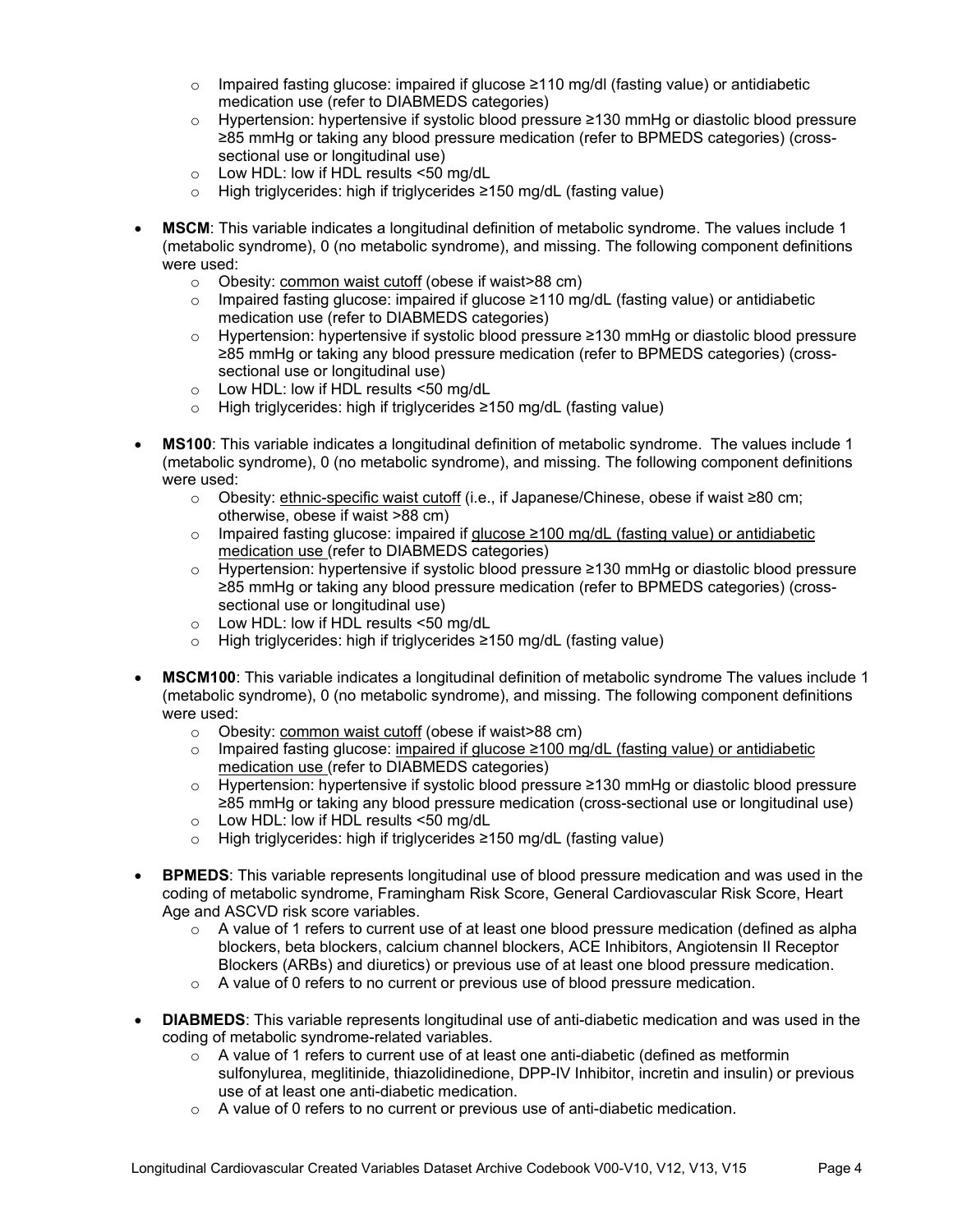#### **METABOLIC SYNDROME CATEGORICAL VARIABLES:**

Four-level categorical variables were created for each metabolic syndrome definition (variable names MSCAT, MSCMCAT, MS100CAT, MSCM100CAT) and both blood pressure and diabetes medications (BPMEDS and DIABMEDS) to describe each subject's **current cross-sectional status**.

- **MSCAT**: This is a four-level categorical variable created using the metabolic syndrome *component* cutoffs for the variable MS in order to describe each subject's current metabolic syndrome status at each visit.
	- $\circ$  CURRENT" meets criteria for current MS (i.e., at least three components)
	- o "UNCLASS" unclassified due to missing information regarding MS at a visit
	- o "NEVER" Not satisfying the criteria for MS, and no previous presence of MS
	- o "PRIOR" No current MS, but previous presence of MS
- **MSCMCAT:** This is a four-level categorical variable created using the metabolic syndrome *component* cutoffs for the variable MSCM in order to describe each subject's current metabolic syndrome status at each visit.
	- $\circ$  CURRENT" meets criteria for current MSCM (i.e., at least three components)
	- $\circ$  "UNCLASS" unclassified due to missing information regarding MSCM at a visit
	- $\circ$  "NEVER" Not satisfying the criteria for MSCM, and no previous presence of MSCM
	- o "PRIOR" No current MSCM, but previous presence of MSCM
- **MS100CAT**: This is a four-level categorical variable created using the metabolic syndrome *component* cutoffs for the variable MS100 in order to describe each subject's current metabolic syndrome status at each visit.
	- $\circ$  CURRENT" meets criteria for current MS100 (i.e., at least three components)
	- $\circ$  "UNCLASS" unclassified due to missing information regarding MS100 at a visit
	- $\circ$  "NEVER" Not satisfying the criteria for MS100, and no previous presence of MS100
	- o "PRIOR" No current MS100, but previous presence of MS100
- **MSCM100CAT**: This is a four-level categorical variable created using the metabolic syndrome *component* cutoffs for the variable MSCM100 in order to describe each subject's current metabolic syndrome status at each visit.
	- $\circ$  CURRENT" meets criteria for current MSCM100 (i.e., at least three components)
	- $\circ$  "UNCLASS" unclassified due to missing information regarding MSCM100 at a visit
	- $\circ$  "NEVER" Not satisfying the criteria for MSCM100, and no previous presence of MSCM100
	- o "PRIOR" No current MSCM100, but previous presence of MSCM100
- **BPMEDCAT:** This is a four-level categorical variable created to describe each subject's usage of blood pressure medication at each visit.
	- o CURRENT" current use of at least one blood pressure medication
	- $\circ$  "UNCLASS" unclassified due to missing information regarding blood pressure medication usage at a visit (i.e., missing from the interview dataset or no information was gained from the Blood (Re)Contact form)"
	- $\circ$  "NEVER" No blood pressure medication usage, and no previous blood pressure medication usage
	- $\circ$  "PRIOR" No current blood pressure medication usage, but prior blood pressure medication usage
- **DIABMEDCAT:** This is a four-level categorical variable created to describe each subject's usage of anti-diabetic medication at each visit.
	- o CURRENT" current use of at least one anti-diabetic medication
	- $\circ$  "UNCLASS" unclassified due to missing information regarding anti-diabetic medication usage at a visit (i.e., missing from the interview dataset or no information was gained from the Blood (Re)Contact form)"
	- $\circ$  "NEVER" No anti-diabetic medication usage, and no previous anti-diabetic medication usage
	- $\circ$  "PRIOR" No current anti-diabetic medication usage, but prior anti-diabetic medication usage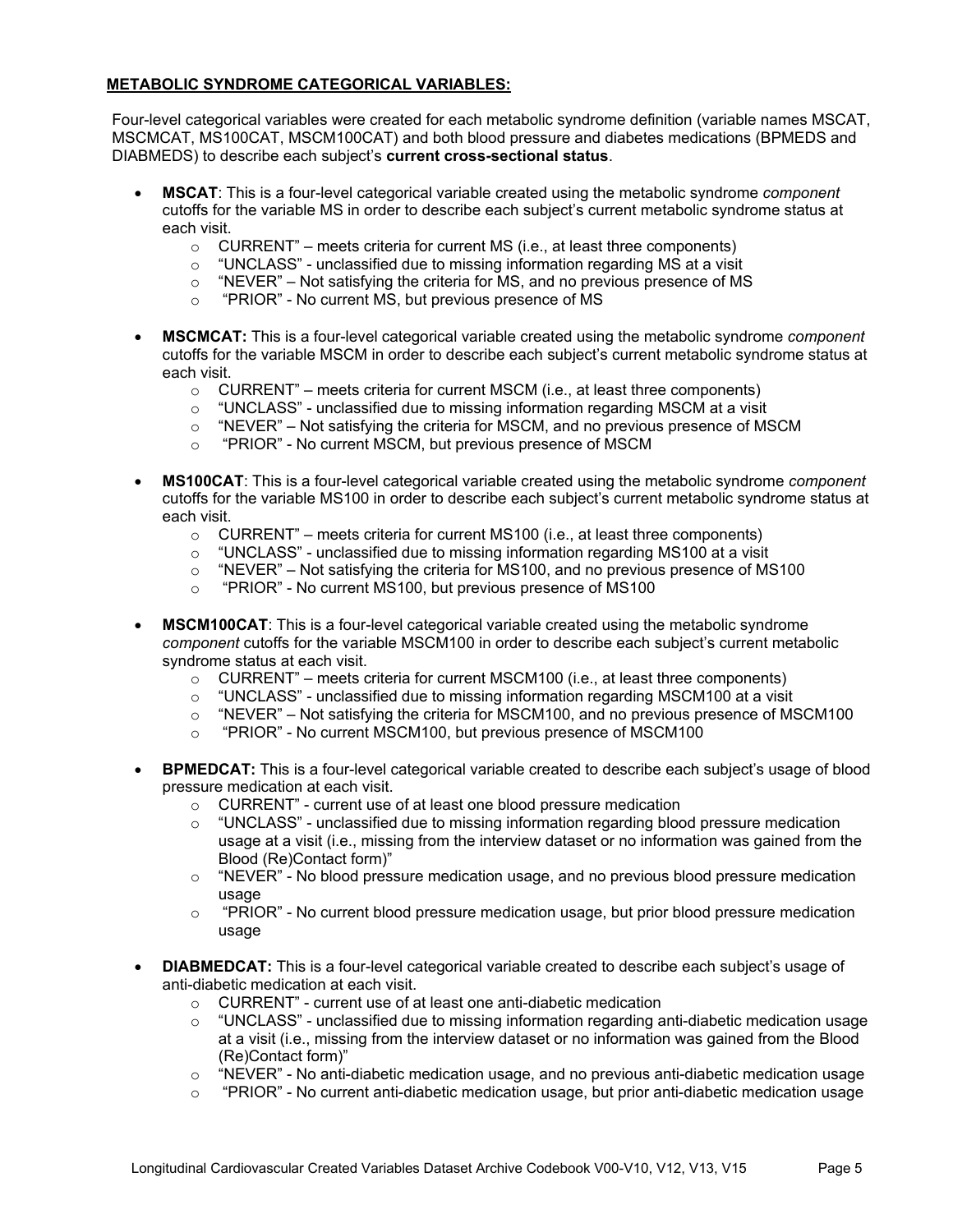#### **CREATED SCORES:**

• **CONTINUOUS METABOLIC SYNDROME - NHANES method (CONTMS)** provides a way to track metabolic syndrome related risk over time by racial group and sex (here all women). Components are glucose, triglycerides, HDL, waist circumference, and systolic blood pressure. The three racial groups evident in SWAN are non-Hispanic Caucasian, non-Hispanic African-American, and Hispanic. Chinese and Japanese are grouped with non-Hispanic Caucasians.

The methodology for calculating the continuous metabolic syndrome is described in the following articles: Gurka MJ, Lilly CL, Oliver MN, DeBoer MD, **An examination of sex and racial/ethnic differences in the metabolic syndrome among adults: a confirmatory factor analysis and a resulting continuous severity score.**, Metabolism, 2014 Feb;63(2):218-25, PMCID: PMC4071942.

DeBoer MD, Gurka MJ, **Clinical utility of metabolic syndrome severity scores: considerations for practitioners**., Diabetes Metab Syndr Obes, 2017 Feb 20;10:65-72 PMCID: PMC5325095.

**FRAMINGHAM RISK SCORE** is comprised of five components (i.e., age, smoking status, HDL, cholesterol, and blood pressure). Each woman in Visits 00, 01, 03-07, 09, 12, 13 and 15 was assigned points based on values according to these five components. The points were summed in order to assign a 10-year coronary heart disease (CHD) risk score. Visits 02, 08, 11, 14 and 16 were excluded in the FRS-related calculations.

The methodology for calculating the Framingham risk score is described in the following article: **Executive Summary of the Third Report of The National Cholesterol Education Program (NCEP) Expert Panel on Detection, Evaluation, And Treatment of High Blood Cholesterol In Adults (Adult Treatment Panel III).** JAMA, 2001 May 16;285(19):2486-97.<https://jamanetwork.com/journals/jama/fullarticle/193847>

- o **FRPT1**: This variable is a summation of Framingham Risk-related points (from age, blood pressure, cholesterol, HDL, and smoking). The manner in which missing values of these points are handled is as follows: if any of the point categories are missing, the value of FRPT1 will be missing (i.e., all point categories are summed). This variable is recommended for use in analyses.
- **o FRPT2:** This variable is also a summation of Framingham Risk-related points (from age, blood pressure, cholesterol, HDL, and smoking). However, the manner in which missing values of these points are handled is that only non-missing values of the point categories are considered (i.e., the sum function in SAS was used).
- **o FRSCAT**: This variable is the Framingham Risk Score categorization. It is determined using the Framingham Risk-related points variable, FRPT1 (also FRPT2 when determining >20% risk).
	- o 1 refers to ≥23 points, or a >20% 10-year hard coronary heart disease risk.
	- $\circ$  2 refers to between 20 and 22 points, or an 11-17% 10-year hard coronary heart disease risk.
	- o 3 refers to ≤19 points, or a 0-8% 10-year hard coronary heart disease risk.
- **ASCVD RISK SCORE** (**ASCVDRSK)**: The ASCVD Risk Score is a measure of 10-year risk of developing a first atherosclerotic cardiovascular disease event (nonfatal myocardial infarction or coronary heart disease (CHD) death or fatal or nonfatal stroke). It was developed by a working group of the American Heart Association and the American College of Cardiology. The components of the score are: use of blood pressure medications, current smoking status, current diabetes status and log-transformed values of age, total cholesterol, HDL cholesterol, systolic blood pressure. Each component is multiplied by a race-specific coefficient and summed for a total score and transformed by an overall race-specific formula.

The methodology for calculating the risk score are described by Goff et al in this paper: Goff DC, Lloyd-Jones DM, Bennett G, et al. **2013 ACC/AHA guideline on the assessment of cardiovascular risk: a report of the American College of Cardiology/American Heart Association Task Force on Practice Guidelines.** Circulation 2014;129(25 suppl 2):S49-73. [http://circ.ahajournals.org/content/129/25\\_suppl\\_2/S49.](http://circ.ahajournals.org/content/129/25_suppl_2/S49)

This variable is available for visits 00, 01, 03-07, 09, 12, 13 and 15. It was set to missing if any of the original values of age, cholesterol, HDL, SBP or smoking were missing. The score can range from 0-1.

• **GENERAL CARDIOVASCULAR RISK SCORE** (**GENCVDRISK):** The General Cardiovascular Risk Score and corresponding Heart Age were developed by the Framingham Heart Study as a single multivariable risk function that predicts risk of developing all CVD and its constituents. The model used to create the score uses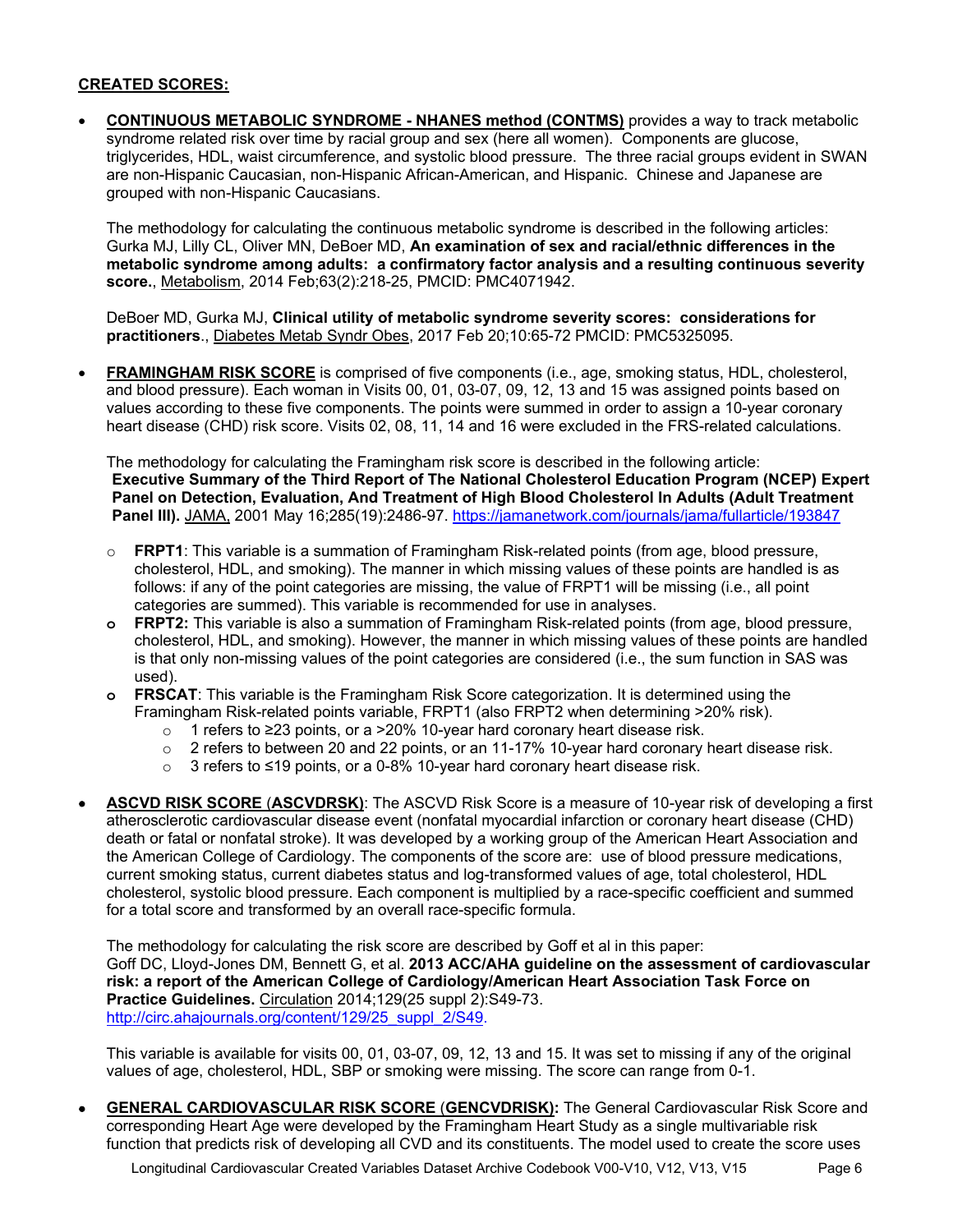age, total cholesterol, HDL cholesterol, systolic blood pressure, smoking status and diabetes status. Each component has certain point values assigned to different regions, with a lower point value corresponding to a lower risk. The component scores are added together (using "+" rather than the SUM() function to assure all components are present). The value of the score is mapped to an "age," which corresponds to the age of a woman with the same predicted risk, but with all other risk factor levels in normal ranges. The "heart age" term actually represents "vascular age," and the two are used interchangeably.

The General Cardiovascular Risk score and corresponding Heart Age was calculated using methods described here:

D'Agostino RB, Sr, Vasan RS, Pencina MJ, Wolf PA, Cobain M, Massaro JM, et al. **General cardiovascular risk profile for use in primary care: the Framingham Heart Study**. Circulation. 2008;117(6):743–753. doi: 10.1161/CIRCULATIONAHA.107.699579. <http://circ.ahajournals.org/content/117/6/743.full>

- **HEARTAGE**: This is the "heart age" that corresponds to the sum of the General Cardiovascular Risk Score, according to the paper above (D'Agostino et al.)
- **HOMA** represents a computer model of the glucose-insulin feedback system during a fasting state, specifically regarding the functions of the tissues and organs related to glucose regulation. A software license for the HOMA2 model that was revised in 2004 was obtained from the publisher and involves specifically installed software

For more information on the origins of HOMA, see the two following articles: Matthews DR, Hosker JP, Rudenski AS, Naylor BA, Treacher DF, Turner RC **Homeostasis model assessment: insulin resistance and beta-cell function from fasting plasma glucose and insulin concentrations in man.** Diabetologia. 1985 Jul;28(7):412-9. DOI: [https://doi.org/10.1007/bf00280883](https://link.springer.com/article/10.1007%2FBF00280883)

Due A, Larsen TM, Hermansen K, Stender S, Holst JJ, Toubro S, Martinussen T, Astrup A **Comparison of the effects on insulin resistance and glucose tolerance of 6-mo high-monounsaturated-fat, low-fat and control diets.** Am J Clin Nutr, 2008 Apr;87(4):855-62. DOI[:https://doi.org/10.1093/ajcn/87.4.855](https://academic.oup.com/ajcn/article/87/4/855/4633382)

The following three created variables use fasting glucose and insulin results for calculations:

- **o HOMA\_IR**: This variable is HOMA insulin resistance (R), which is calculated using fasting insulin and glucose results through the following equation: (insulin X glucose)/22.5. Glucose (mg/dL) was converted to millimoles per liter (mmol/l) through multiplying by 0.0555, and insulin remained in the uIU/ml units.
- **o HOMA\_IS**: This variable is HOMA insulin sensitivity (%S), which is the reciprocal of insulin resistance.
- **o HOMA\_BCF**: This variable is HOMA beta (β)-cell function (%B).
- **AMERICAN HEART ASSOCIATION'S LIFE'S SIMPLE 7 SCORE:** This score outlines seven key risk factors for heart disease: smoking, BMI, physical activity, healthy diet, total cholesterol, blood pressure and fasting serum glucose. Each risk factor has guidelines for management to achieve the greatest benefits for heart health. *NOTE: This score is only available at visits where diet information from the Food Frequency Questionnaire (FFQ) was available (Visits 00, 05, and 09).*

Each risk factor is assigned a score indicating if a person has an "optimal" level of that risk factor (2 points), an "average" level (1 point), or an "inadequate" level (0 points). Three variables were created for this score: **AHA7SCR:** The scores for each component are summed to a total score, which can range from 0 to 14. **AHA7OPT:** counts the total number of components with 'optimal' scores, and ranges from 0 to 7. **AHA7CAT:** categorizes the simple 7 score as optimal if the range is 10-14, average if the range is 5-9, and inadequate if the range is 0-4.

The methodology for calculating the AHA Life's Simple 7 score is described in the following article:

Folsom AR, Shah AM, Lutsey PL, et al. **American Heart Association's Life's Simple 7: Avoiding Heart Failure and Preserving Cardiac Structure and Function**. The American Journal of Medicine. 2015;128(9):970-976.e2. doi:10.1016/j.amjmed.2015.03.027. [https://www.ncbi.nlm.nih.gov/pmc/articles/PMC4554769/](https://nam05.safelinks.protection.outlook.com/?url=https%3A%2F%2Fwww.ncbi.nlm.nih.gov%2Fpmc%2Farticles%2FPMC4554769%2F&data=02%7C01%7CSUEJ%40pitt.edu%7C229e69d40ead48a013ac08d748d494b3%7C9ef9f489e0a04eeb87cc3a526112fd0d%7C1%7C0%7C637057950170070133&sdata=ZrcWSW98lm5WGYOGfuBtz86EeYQHh%2BVngLn2rKhK4bQ%3D&reserved=0)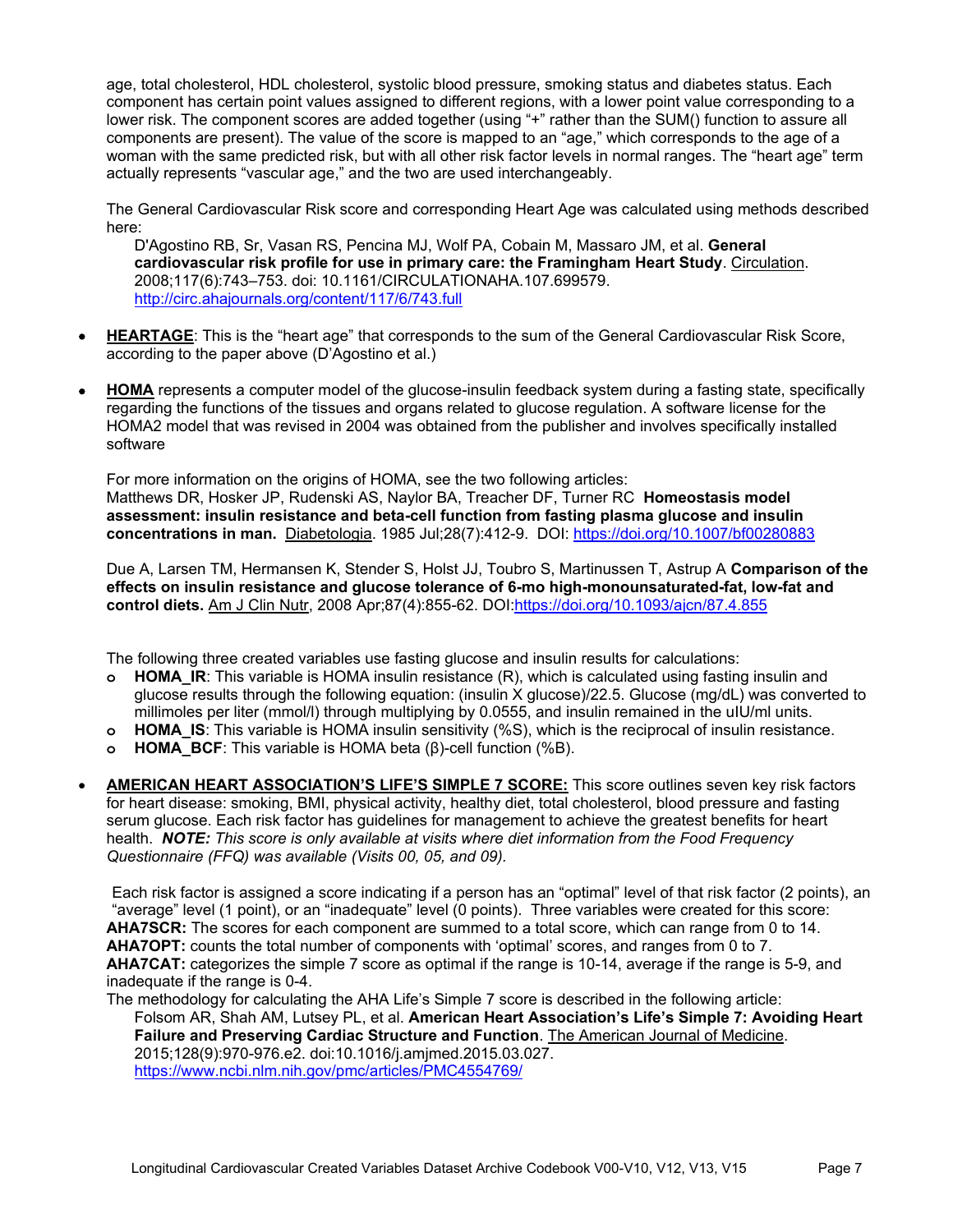#### **COMPONENT VARIABLES:**

- **AHA\_BMI:** Body Mass Index pulled from the physical measures dataset is used to assess the weight component of the AHA Simple 7 score. An optimal score (2) is <25 kg/m<sup>2</sup>, average (1) is 25-29.99 kg/m<sup>2</sup>, and inadequate (0) is ≥ 30 kg/m<sup>2</sup>.
- **AHA\_BP:** The blood pressure component of the AHA Simple 7 score measures the management of high blood pressure, and is pulled from the physical measures dataset and the BPMEDCAT created in the metabolic syndrome step. Optimal is < 120/<80 mm Hg, untreated by BP meds. Average is a SBP 120-139 or DBP 80- 89 mm Hg or treated blood pressure via BP meds in the <120/<80 mm Hg range. Inadequate is a SBP ≥ 140 or DBP  $\geq$  90 mm Hg.
- AHA\_CHOL: The control of high cholesterol is measured in the AHA Simple 7 cholesterol component, and is pulled from the CVR results. The SWAN drug group 9 from the SWAN drug group dataset was used to determine cholesterol drug use. Optimal is <200 mg/dl, untreated by cholesterol controlling drugs. Average is 200-239 mg/dl untreated or <200 mg/dl treated via a cholesterol controlling statin, and inadequate is ≥ 240 mg/dl.
- **AHA\_DIET:** The diet component was calculated using the food frequency questionnaire, which was collected at baseline, visits 05, and visit 09. Optimal is 4-5 components, average is 2-3 components, and inadequate is 0-1 components. Five components contributed to the score:
	- 1) Fruits and veg: this variable was available in "servings per day," we assumed 1 serving is  $\frac{1}{2}$  a cup.
	- 2) Fiber-rich whole grains: The requirement was "3 1-oz servings of fiber-rich whole grains per day" where the grains had at least 1.1 g fiber per 10 g carbohydrates. The NutritionQuest software gives total fiber from grains in grams.
		- a. Our estimate is in grams, but the requirement is in ounces. We want to estimate the total fiber in grams for 3 1-oz servings of whole grains. In order to determine if the criteria were met for this, we calculate the amount of grams of fiber in the recommended daily servings in the following way:
		- b. Converting units: 1 oz fiber-rich whole grains = 28.3495 grams
		- c. According to the requirements, "Fiber-rich whole grains" have at least 1.1 g fiber/10 g carbohydrates = 0.11 fiber/total ratio or 11% fiber
		- d. 28.3495 grams/oz fiber-rich whole grains \* 0.11 fiber/total ratio = 3.1g fiber / 28.3495 g total = 3.11 g fiber/1 oz serving
		- e. Requirement is 3 1-oz servings per day :  $3*3.1$  g = 9.3 g fiber from grains per day
		- f. Thus, if a woman's daily fiber from grains was  $\geq 9.3$  g, she was considered having that component of a healthy diet.
	- 3) Fish consumption was asked for two different types of preparation: "fried fish or fish sandwich, at home or in a restaurant" and "other fish, broiled or baked." We used the raw data which includes daily amount in grams. To convert this to weekly ounces, we added the two amounts in grams, multiplied by 0.035274 g /oz and 7 days/week. We then compared this with the 2\*3.5 oz weekly recommendation to determine if a woman met the dietary component for fish.
	- 4) Sugar-sweetened beverages: We used the following items from the raw food frequency questionnaire data: Regular cola soft drinks (not diet, not ginger-ale type); Snapple, Calistoga, sweetened bottled waters or iced teas; Kool-Aid, Hi-C, or other drinks with added vitamin C; orange juice or grapefruit juice; apple juice, grape juice; or "sugar or honey in coffee or tea or on cereal." For the liquids, we converted grams into fluid ounces and then derived the daily calories using the 450 kcal/36 oz assumption. For the daily calories from added sugar, we assumed a conversion of 100 calories per 24 grams, as per the AHA website (http://www.heart.org/HEARTORG/HealthyLiving/HealthyEating/Nutrition/Sugar-101 UCM 306024 Article.jsp#.WJD-YlMrK70). We added the liquid calories and solid calories and multiplied by 7 to get each woman's estimated weekly SSB consumption. We compared with the recommended 450 oz/week to determine if a woman met the recommendation or not.
	- 5) Sodium: daily sodium intake in milligrams was directly estimated using the output from the Nutritionquest software.
- **AHA\_GLUC:** The control of blood sugar measured in the AHA Simple 7 fasting glucose component is pulled from the CVR results for the visits and the DIABMEDCAT created in the metabolic syndrome step. Optimal is <100 mg/dl, untreated by diabetes meds, average is 100-125 mg/dl, or treated via diabetes meds in the <100 mg/dl range, and inadequate is ≥126 mg/dl.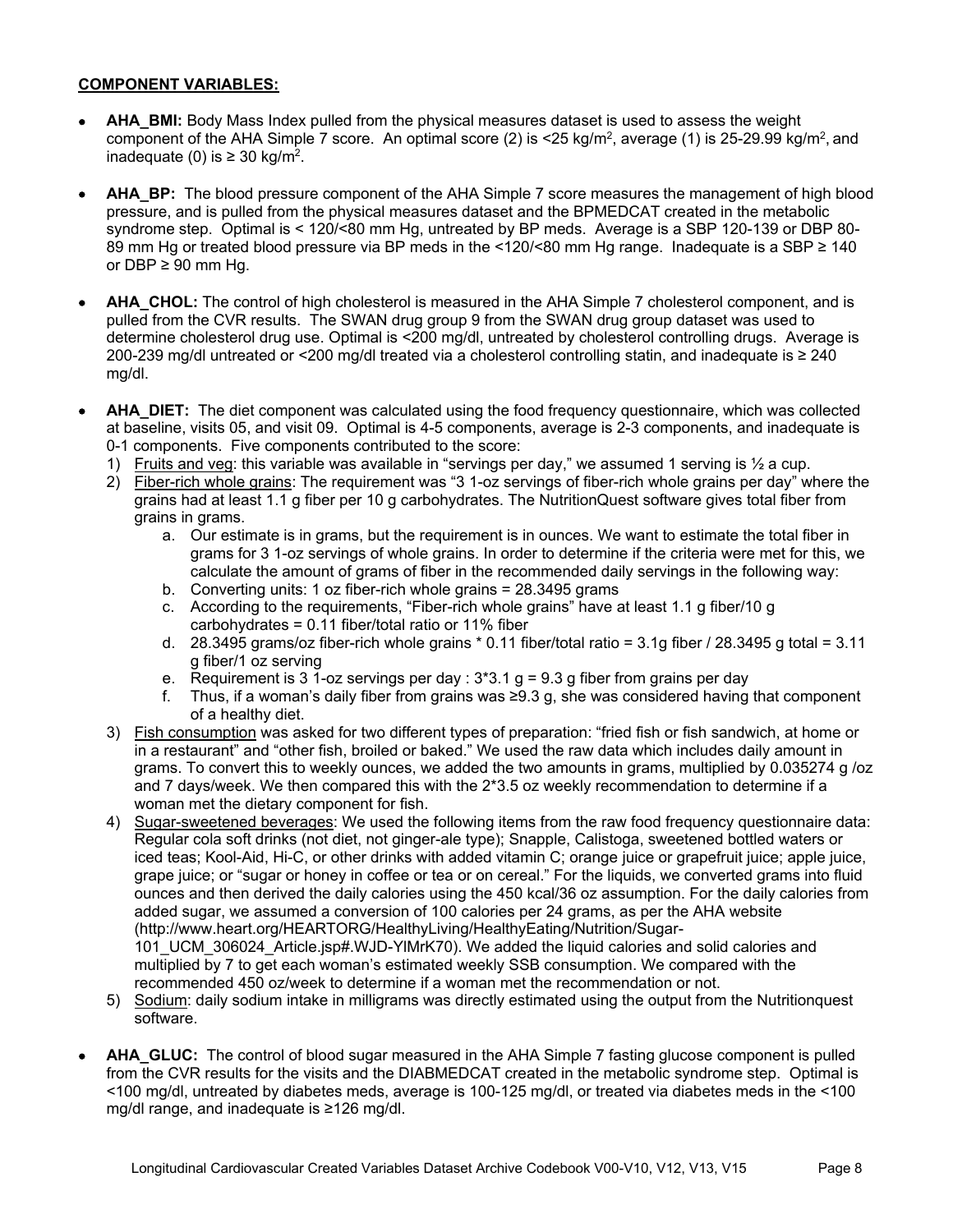- **AHA\_PA:** The physical activity component of the AHA Simple 7 component was calculated using the Kaiser Permanente Activity Scale questionnaire. The variables used were from the "sports" section of the questionnaire. Women were classified as optimal if they exercised for more than 9 months a year, more than once a week, with a moderate or large increase in heart rate and breathing, on average 2 or more hours per week. A woman was classified as average if she met all of the previous criteria, except she exercised for less than 2 hours per week. All other women were classified as "non-exercisers" and given an inadequate score. NOTE: Women at site 16 did an abbreviated interview at Visit 09 that did not collect the physical activity questions.
- **AHA\_SMOKE:** The smoking component of the AHA Simple 7 score was derived from the Self-A form where women in SWAN were asked at follow-up visits if she smoked since her past visit, or if she stopped smoking, the month and year that she last smoked. To construct the smoking variable at Visits 05 and 09, all data about smoking habits were used from prior visits, comparing dates from prior visits to determine if former smokers quit at least 12 months before the fifth or ninth study visit. At baseline, the age that smoking stopped was subtracted from the current age to compute the score. Optimal is never or quitting smoking greater than 12 months ago, average is a recent former smoker who quit within the past 12 months, and inadequate is a current smoker.
- **HTN**: This variable represents the hypertension component of metabolic syndrome. A value of 1 refers to a systolic blood pressure ≥130 mmHg, or a diastolic blood pressure ≥85 mmHg, or cross-sectional or longitudinal use of at least one blood pressure medication. A value of 0 refers to no cross-sectional or longitudinal use of blood pressure medication.
- **HTN\_D80**: This variable is not used in any risk scores present in the dataset, but refers to an updated indicator of hypertension with a cut point of a diastolic BP ≥80 mmHg for use in analyses. A value of 1 refers to a systolic blood pressure ≥130 mmHg, or a diastolic blood pressure ≥80 mmHg, or cross-sectional or longitudinal use of at least one blood pressure medication. A value of 0 refers to no cross-sectional or longitudinal use of blood pressure medication.
- **GLUC100**: This variable represents the impaired glucose component of metabolic syndrome. A value of 1 refers to a fasting glucose result of ≥100 mg/dl OR currently taking diabetes meds, which artificially lower glucose. A value of 0 refers to a fasting glucose result of <100 mg/dl. This variable was used in the coding of the variables MS100 and MSCM100.
- **GLUC110:** This variable represents the impaired glucose component of metabolic syndrome. A value of 1 refers to a fasting glucose result of ≥110 mg/dl OR currently taking diabetes meds, which artificially lower glucose. A value of 0 refers to a fasting glucose result of <110 mg/dl. This variable was used in the coding of the variables MS and MSCM.
- **OBESE:** This variable represents the obesity component of metabolic syndrome *tailored to ethnicity*. A value of 1 refers to a waist circumference ≥80 cm if Japanese or Chinese, or a waist circumference >88 cm if Caucasian, Black, or Hispanic. A value of 0 refers to a waist circumference <80 cm if Japanese or Chinese, or a waist circumference ≤88 cm if Caucasian, Black, or Hispanic. This variable was used in the coding of the variables MS and MS100.
- **OBESECM**: This variable represents the obesity component of metabolic syndrome. A value of 1 refers to a waist circumference >88 cm—*irrespective of ethnicity*. A value of 0 refers to a waist circumference ≤88 cm. This variable was used in the coding of the variables MSCM and MSCM100.
- **HIGHTG:** This variable represents the high triglycerides component of metabolic syndrome. A value of 1 refers to a fasting triglycerides result of ≥150 mg/dl. A value of 0 refers to a fasting triglycerides result of <150 mg/dl.
- **LOWHDL:** This variable represents the low HDL component of metabolic syndrome. A value of 1 refers to an HDL result of <50 mg/dl. A value of 0 refers to an HDL result of ≥50 mg/dl.
- **STERFLAG**: This flag represents use of at least one oral or injectable corticosteroid [i.e., LDSG categories 15a and 15c), had a glucose level above 110 or 100 mg/dl, and were coded as having metabolic syndrome. This flag indicates women whose use of a steroid could inflate their glucose results.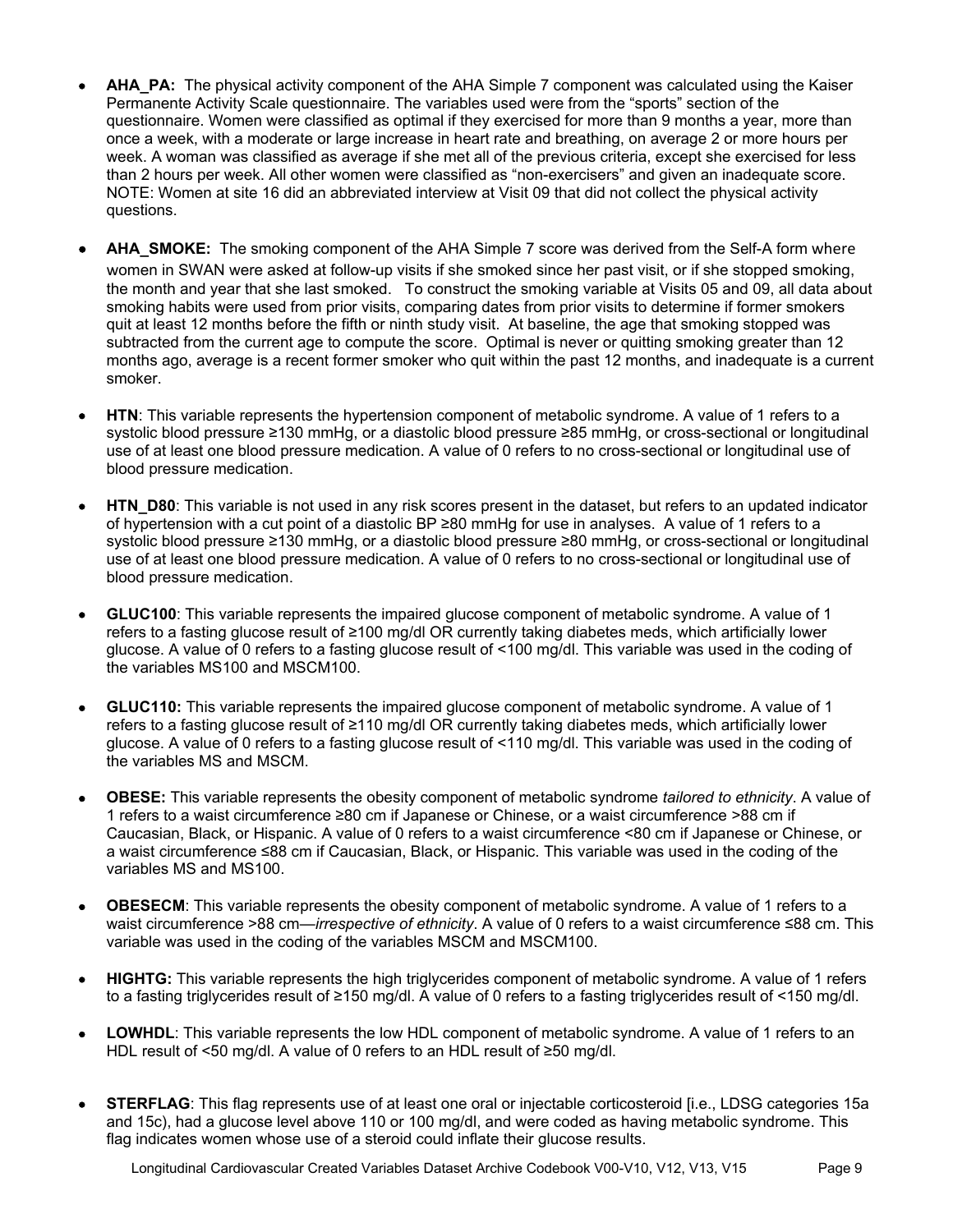- **FRS\_AGEPT**: This variable represents the age-related points regarding the Framingham Risk Score assigned to women with information in the cross-sectional cardiovascular datasets from visits 00, 01, 03-07, 09, 12, 13 and 15. Values were calculated to only accommodate the age groups present in the data.
	- $0 =$  those aged 40 to 44 years
	- 3 = those aged 45 to 49 years
	- $6$  = those aged 50 to 54 years
	- $8$  = those aged 55 to 59 years
	- $10 =$  those aged 60 to 64 years
	- $12$  = those aged 65 to 69 years
	- 14 = those aged 70 to 74 years
- **FRS\_BPPT**: This variable represents the blood pressure-related points regarding the Framingham Risk Score assigned to women with information in the cross-sectional cardiovascular datasets from visits 00, 01, 03-07, 09, 12, 13 and 15. Please note that both **cross-sectional and longitudinal blood pressure medication use** was taken into account with respect to this variable.
	- 0 = systolic blood pressure <120 mmHg, irrespective of blood pressure medication use
	- 1 = systolic blood pressure between 120 and 129 mmHg not using any blood pressure medication
	- 2 = systolic blood pressure between 130 and 139 mmHg not using any blood pressure medication
	- 3 = systolic blood pressure between 120 and 129 mmHg using at least one blood pressure medication OR systolic blood pressure between 140 and 159 mmHg not using any blood pressure medication
	- 4 = systolic blood pressure between 130 and 139 mmHg using at least one blood pressure medication OR systolic blood pressure ≥160 mmHg not using any blood pressure medication
	- 5 = systolic blood pressure between 140 and 159 mmHg using at least one blood pressure medication
	- 6 = systolic blood pressure ≥160 mmHg using at least one blood pressure medication
- **FRS CHOLPT:** This variable represents the cholesterol-related points regarding the Framingham Risk Score assigned to women with information in the cross-sectional cardiovascular datasets from visits 00, 01, 03-07, 09, 12,13 and 15.
	- 0 = a cholesterol result <160 mg/dl, irrespective of age.
	- 1 = a cholesterol result between 160 and 199 mg/dl, aged between 60 and 74 years OR a cholesterol result between 200 and 239 mg/dl, aged between 70 and 74 years
	- 2 = a cholesterol result between 160 and 199 mg/dl, aged between 50 and 59 years OR a cholesterol result between 200 and 239 mg/dl, aged between 60 and 69 years OR a cholesterol result ≥240 mg/dl, aged between 70 and 74 years
	- 3 = a cholesterol result between 160 and 199 mg/dl, aged between 40 and 49 years OR a cholesterol result between 240 and 279 mg/dl, aged between 60 and 69 years
	- 4 = a cholesterol result between 200 and 239 mg/dl, aged between 50 and 59 years OR a cholesterol result ≥280 mg/dl, aged between 60 and 69 years
	- 5 = a cholesterol result between 240 and 279 mg/dl, aged between 50 and 59 years
	- 6 = a cholesterol result between 200 and 239 mg/dl, aged between 40 and 49 years
	- 7 = a cholesterol result ≥280 mg/dl, aged between 50 and 59 years
	- 8 = a cholesterol result between 240 and 279 mg/dl, aged between 40 and 49 years,
	- 10 = a cholesterol result ≥280 mg/dl, aged between 40 and 49 years
- **FRS HDLPT:** This variable represents the HDL-related points regarding the Framingham Risk Score assigned to women with information in the cross-sectional cardiovascular datasets from visits 00, 01, 03-07, 09, 12, 13 and 15.
	- -1 = an HDL result of ≥60 mg/dl
	- 0 = an HDL result between 50 and 59 mg/dl
	- $1 =$  an HDL result between 40 and 49 mg/dl
	- 2 = an HDL result <40 mg/dl
- **FRS SMOKEPT:** This variable represents the smoking-related points regarding the Framingham Risk Score assigned to a subject with information in the cross-sectional cardiovascular datasets from visits 00, 01, 03-07, 09, 12, 13 and 15.
	- $0 =$  did not currently smoke
	- 1 = currently smoked, aged between 70 and 74 years
	- 2 = currently smoked, aged between 60 and 69 years

Longitudinal Cardiovascular Created Variables Dataset Archive Codebook V00-V10, V12, V13, V15 Page 10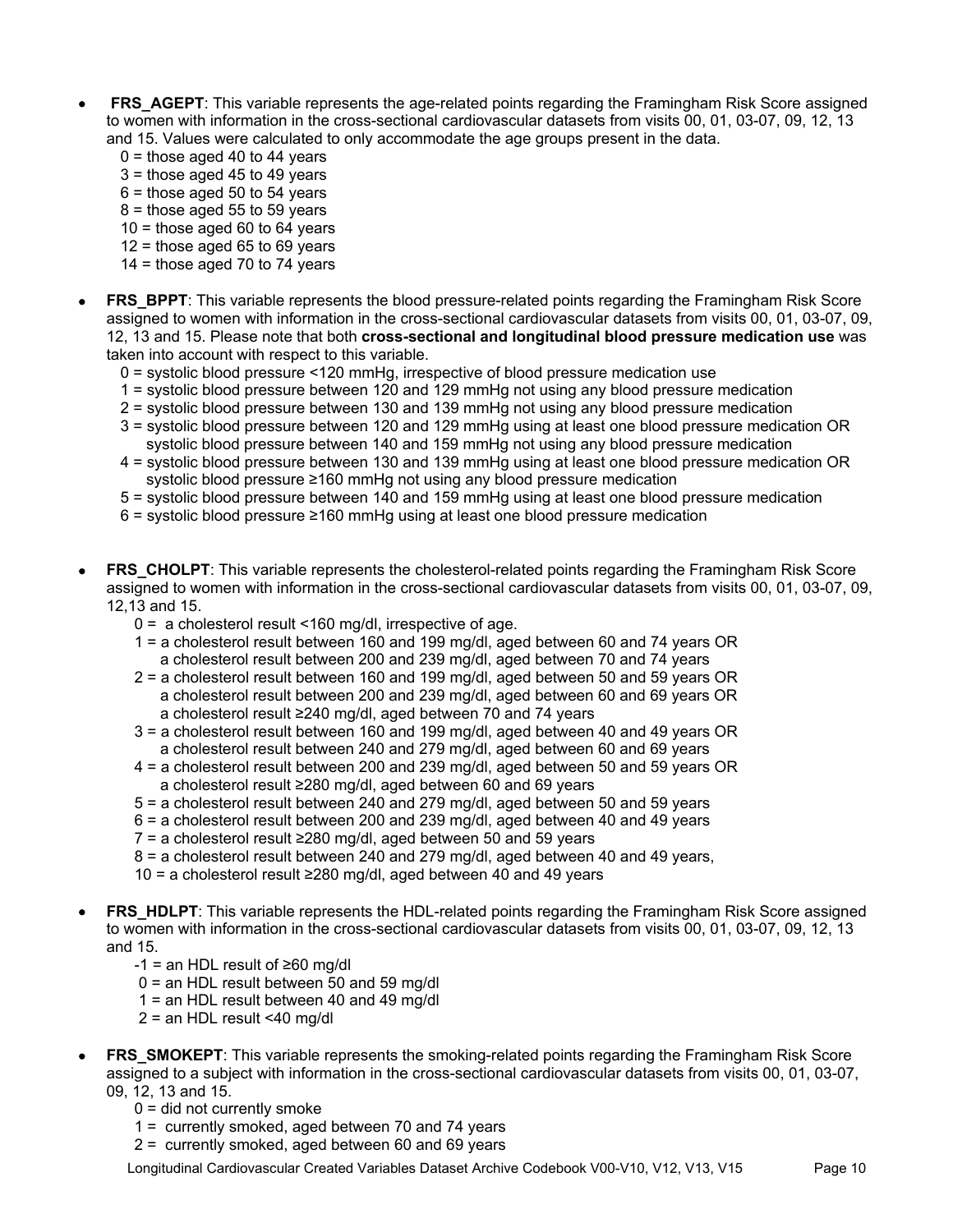- 4 = currently smoked, aged between 50 and 59 years
- 7 = currently smoked, aged between 40 and 49 years
- **HA\_AGEPT:** This variable represents the age-related points regarding the Heart Age and General Cardiovascular Risk Scores assigned to women with information in the cross-sectional cardiovascular datasets from visits 00, 01, 03-07, 09, 12, 13 and 15.
	- $4 =$  those aged 40 to 44 years
	- 5 = those aged 45 to 49 years
	- $7 =$  those aged 50 to 54 years
	- $8$  = those aged 55 to 59 years
	- 9 = those aged 60 to 64 years
	- $10 =$  those aged 65 to 69 years
	- 11 = those aged 70 to 74 years
- **HA\_CHOLPT:** This variable represents the cholesterol-related points regarding the Heart Age and General Cardiovascular Risk Scores assigned to women with information in the cross-sectional cardiovascular datasets from visits 00, 01, 03-07, 09, 12,13 and 15.
	- 0 = a cholesterol result <160 mg/dl
	- 1 = a cholesterol result between 160 and 199 mg/dl
	- 3 = a cholesterol result between 200 and 239 mg/dl
	- 4 = a cholesterol result between 240 and 279 mg/dl
	- 5 = a cholesterol result ≥280 mg/dl
- **HA\_HDLPT:** This variable represents the HDL-related points regarding the Heart Age and General Cardiovascular Risk Scores assigned to a subject with information in the cross-sectional cardiovascular datasets from visits 00, 01, 03-07, 09, 12, 13 and 15.
	- -2 = an HDL result of ≥60 mg/dl
	- -1 = an HDL result between 50 and 59 mg/dl
	- 0 = an HDL result between 45 and 49 mg/dl
	- 1 = an HDL result between 35 and 44 mg/dl
	- 2 = an HDL result <35 mg/dl
- **HA\_SMOKEPT:** This variable represents the smoking-related points regarding the Heart Age and General Cardiovascular Risk Scores assigned to a subject with information in the cross-sectional cardiovascular datasets from visits 00, 01, 03-07, 09, 12, 13 and 15.
	- $0 =$  did not currently smoke
	- 3 = currently smoking
- **HA\_BPPT**: This variable represents the blood pressure-related points regarding the Heart Age and General Cardiovascular Risk Scores assigned to women with information in the cross-sectional cardiovascular datasets from visits 00, 01, 03-07, 09, 12, 13 and 15.
	- -3 = systolic blood pressure <120 mmHg, not using any blood pressure medication
	- -1 = systolic blood pressure <120 mmHg, using at least one blood pressure medication
	- 0 = systolic blood pressure between 120 and 129 mmHg not using any blood pressure medication
	- 1 = systolic blood pressure between 130 and 139 mmHg not using any blood pressure medication
	- 2 = systolic blood pressure between 120 and 129 mmHg using at least one blood pressure medication OR systolic blood pressure between 140 and 149 mmHg not using any blood pressure medication
	- 3 = systolic blood pressure between 130 and 139 mmHg using at least one blood pressure medication
	- 4 = systolic blood pressure between 150 and 159 mmHg not using any blood pressure medication
	- 5 = systolic blood pressure between 140 and 149 mmHg using at least one blood pressure medication OR systolic blood pressure ≥160 mmHg not using any blood pressure medication
	- 6 = systolic blood pressure between 150 and 159 mmHg using at least one blood pressure medication
	- 7 = systolic blood pressure ≥160 mmHg using at least one blood pressure medication
- **HA\_DBPT:** This variable represents the diabetes points regarding the Heart Age and General Cardiovascular Risk Scores assigned to women with information in the longitudinal diabetes dataset indicating whether they were classified as diabetic or not at that visit.
	- $0 = \text{not } \text{di}$
	- $4 =$  diabetic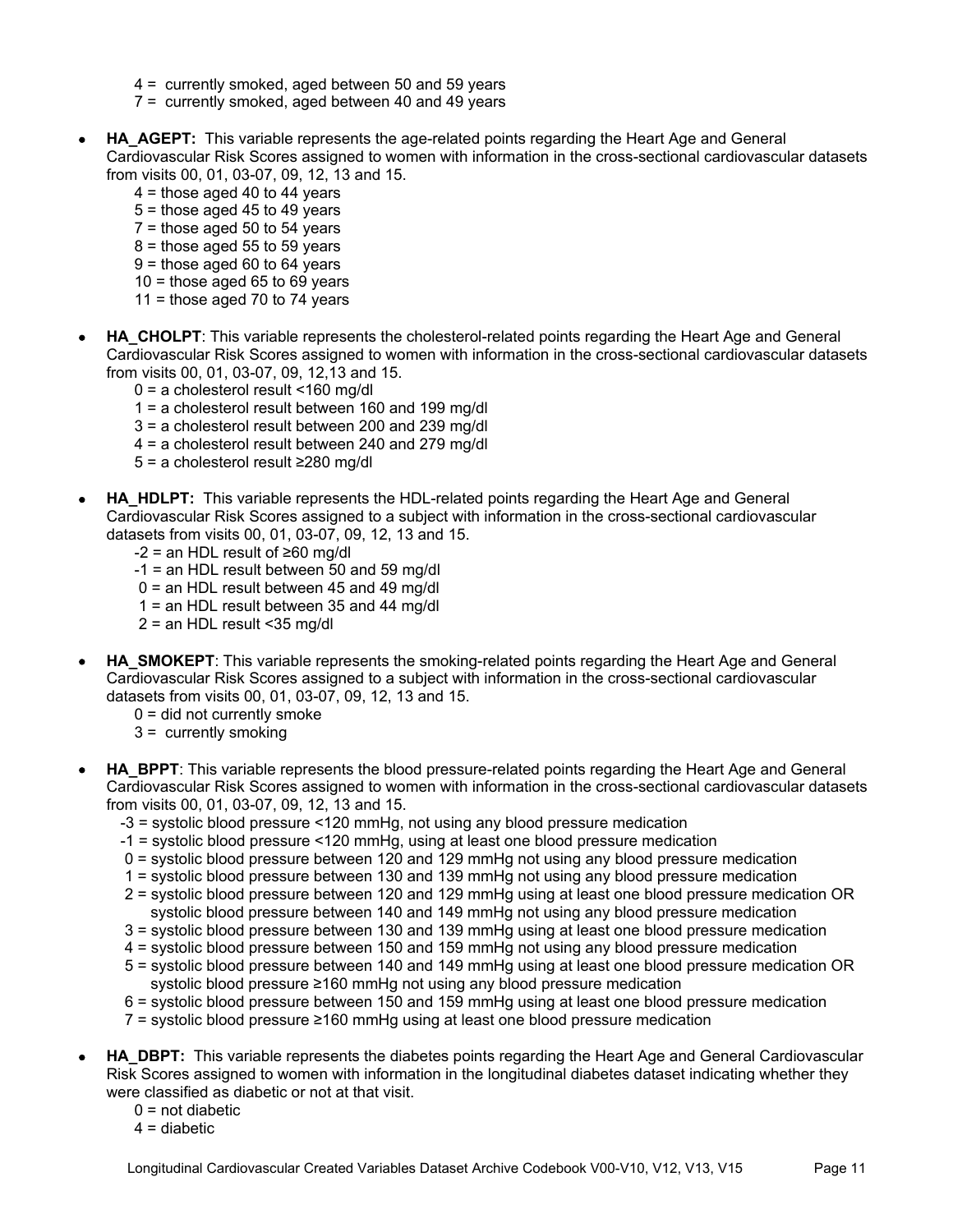- **FLAGFAS:** This variable is the flag for any fasting uncertainty that would necessitate the results for insulin, glucose, triglycerides, and LDL, be set to missing. This variable is now calculated for each visit with cardiovascular results. Glucose and triglyceride results are used in the coding for metabolic syndrome. Glucose and insulin results are used in the coding of HOMA-related variables. A value of 1 represents a subject who was:
	- $\circ$  not fasting or missing information regarding the fasting status at the time of the blood draw, or
	- $\circ$  missing the completion date of the blood draw (depending on the visit and time of blood draw, from the Blood (Re)Contact Form or follow-up interview), or
	- $\circ$  the completion date of the blood draw does not match any collection dates of blood draw derived from each blood draw tube/vacutainer that is recorded on the Specimen Collection Record during specimen processing, or
	- $\circ$  the laboratory result collection dates do not match the completion date of the blood draw, or
	- o any of the collection dates from the Specimen Collection Record are different from each other, or

 $\circ$  any of laboratory result collection dates do not match the dates from the Specimen Collection Record. Otherwise, FLAGFAS is equal to 0 or missing if during a visit without a blood draw (i.e., visits 02, 08, or 10).

- **RACE:** Participant race/ethnicity is provided from the Screener dataset, coded as:
	- $1 =$ Black
	- 2= Chinese/Chinese American
	- 3= Japanese/Japanese American
	- 4= White Non-Hispanic
	- 5= Hispanic
- **SITE:** Participant study site is provided from the Screener dataset, coded as:
	- 11= Detroit, MI 12= Boston, MA 13= Chicago, IL 14= Oakland, CA 15= Los Angeles, CA 16= Newark, NJ 17= Pittsburgh, PA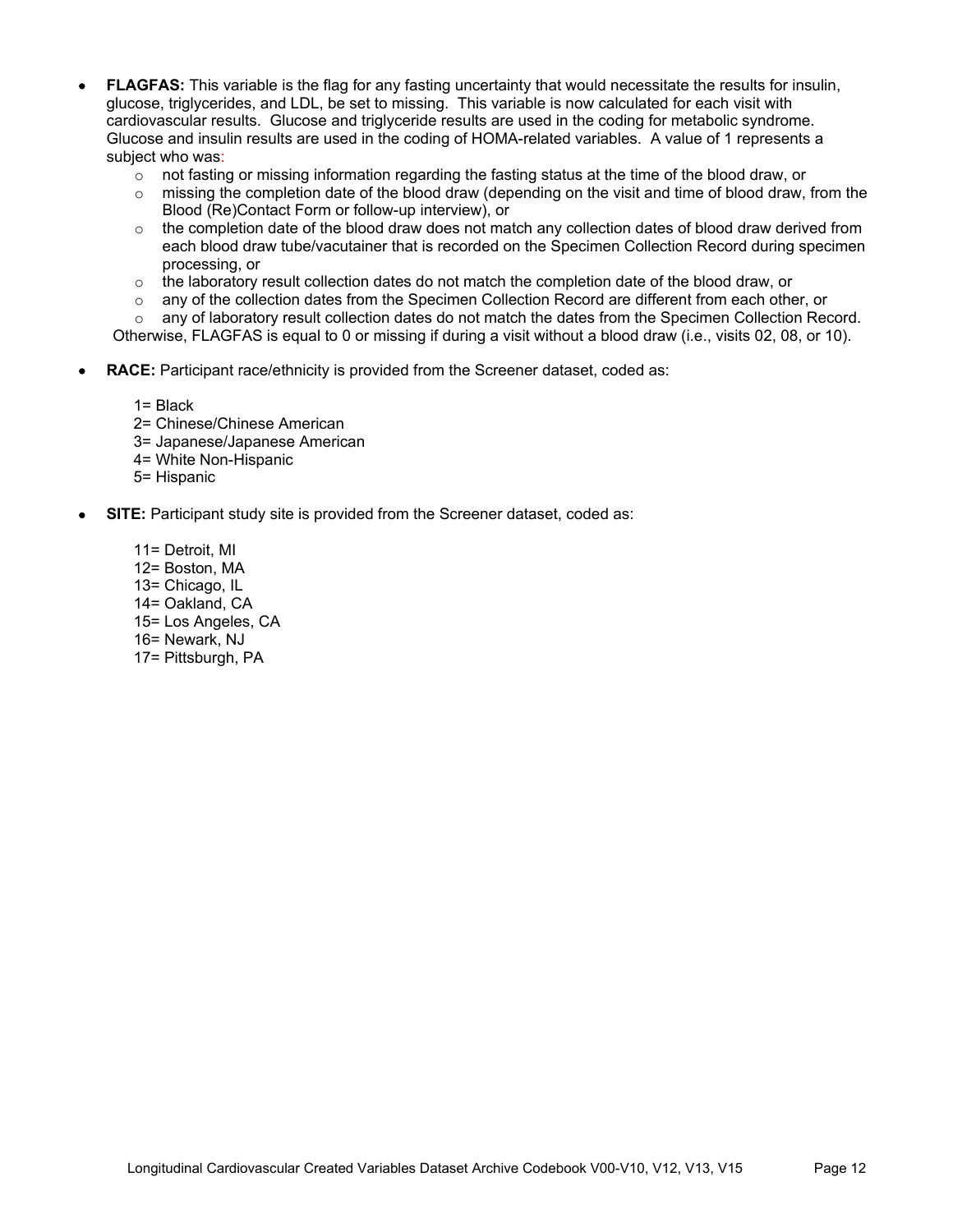### **DATA DICTIONARY**

| <b>Variable</b>   | Label                                                                       | <b>Values</b>                                                            |
|-------------------|-----------------------------------------------------------------------------|--------------------------------------------------------------------------|
| ID                | Cohort ID                                                                   | 7 character study ID                                                     |
| <b>VISIT</b>      | <b>Study Visit</b>                                                          | "00" to "15"                                                             |
| AHA BMI           | AHA Simple 7 BMI Component                                                  | $0 = \geq 30$ kg/m <sup>2</sup> (inadeq)                                 |
|                   |                                                                             | $1 = 24 - 29.99$ kg/m <sup>2</sup> (avg)                                 |
|                   |                                                                             | $2 = 25$ kg/m <sup>2</sup> (optimal)                                     |
| AHA_BP            | AHA Simple 7 Blood Pressure Component                                       | $0 = SBP \ge 140$ or DBP $\ge 90$ mm Hg (inadeq)                         |
|                   |                                                                             | 1 = SBP 120-139 or DBP 80-89 mm Hg or                                    |
|                   |                                                                             | treated to $<$ 120/ $<$ 80 mm Hg (avg)                                   |
| AHA_CHOL          | AHA Simple 7 Cholesterol Component                                          | $2 = 120/80$ mm Hg, untreated (optimal)<br>$0 = \geq 240$ mg/dl (inadeq) |
|                   |                                                                             | $1 = 200 - 239$ mg/dl (avg)                                              |
|                   |                                                                             | $2 = 200$ mg/dl (optimal)                                                |
| AHA_DIET          | AHA Simple 7 Healthy Diet Component                                         | $0 = 0-1$ components (inadeq)                                            |
|                   |                                                                             | $1 = 2-3$ components (avg)                                               |
|                   |                                                                             | $2 = 4-5$ components (optimal)                                           |
| AHA GLUC          | AHA Simple 7 Fasting Serum Glucose                                          | $0 = \geq 126$ mg/dl (inadeq)                                            |
|                   | Component                                                                   | 1 = 100-125 mg/dl, or treated to < 100 mg/dl                             |
|                   |                                                                             | (avg)<br>$2 = 100$ mg/dl, untreated (optimal)                            |
| AHA PA            | AHA Simple 7 Physical Activity Component                                    | $0 = None (inadeq)$                                                      |
|                   |                                                                             | $1 = 1-149$ min/wk moderate or 1-74 min/wk                               |
|                   |                                                                             | vigorous or 1-149 min/wk                                                 |
|                   |                                                                             | moderate+vigorous (avg)                                                  |
|                   |                                                                             | $2 = \ge 150$ min/wk moderate or $\ge 75$ min/wk                         |
|                   |                                                                             | vigorous or ≥ 150 min/wk moderate+vigorous                               |
|                   |                                                                             | (optimal)                                                                |
| AHA SMOKE         | AHA Simple 7 Smoking Component                                              | $0 =$ Current (inadeq)<br>$1 =$ Former <12 mos ago (avg)                 |
|                   |                                                                             | 2 = Never or quit >12 mos ago (optimal)                                  |
| AHA7CAT           | <b>AHA Simple 7 Categories</b>                                              | $0 =$ Inadequate $\overline{(0-4)}$                                      |
|                   |                                                                             | $1 = Average (5-9)$                                                      |
|                   |                                                                             | $2 = Optimal (10-14)$                                                    |
| AHA7OPT           | AHA Simple 7 # of Optimal Components                                        | $0 - 7$                                                                  |
| AHA7SCR           | <b>AHA Simple 7 Total Score</b>                                             | $0 - 14$                                                                 |
| <b>ASCVDRSK</b>   | Atherosclerotic Cardiovascular Disease<br>(ASCVD) Risk Score For Women With | numeric                                                                  |
|                   | Complete Risk Data (set to missing if original                              |                                                                          |
|                   | values of AGECONT, SBPAVG, HDL, CHOL,                                       |                                                                          |
|                   | BPMEDS, Smoking or Diabetes are missing)                                    |                                                                          |
| <b>BPMEDCAT</b>   | BP Med Use   Categorical                                                    | <b>NEVER</b>                                                             |
|                   |                                                                             | <b>CURRENT</b>                                                           |
|                   |                                                                             | <b>PRIOR</b>                                                             |
|                   |                                                                             | <b>UNCLASS</b>                                                           |
| <b>BPMEDS</b>     | Longitudinal BP Med Use                                                     | $0 = no$<br>$1 = yes$                                                    |
| <b>CONTMS</b>     | Continuous Metabolic Syndrome (as per the                                   | numeric                                                                  |
|                   | Matthew Gurka 2014 Metabolism article)                                      |                                                                          |
| <b>DIABMEDCAT</b> | Anti-Diabetic Med Use   Categorical                                         | <b>NEVER</b>                                                             |
|                   |                                                                             | <b>CURRENT</b>                                                           |
|                   |                                                                             | <b>PRIOR</b>                                                             |
|                   |                                                                             | <b>UNCLASS</b>                                                           |
| <b>DIABMEDS</b>   | Longitudinal Anti-Diabetic Med Use                                          | $0 = no$<br>$1 = yes$                                                    |
| <b>FLAGFAS</b>    | Fasting Uncertainty Flag (pulled from CVRs)                                 | $0 = no$                                                                 |
|                   |                                                                             | $1 = yes$ , there is uncertainty                                         |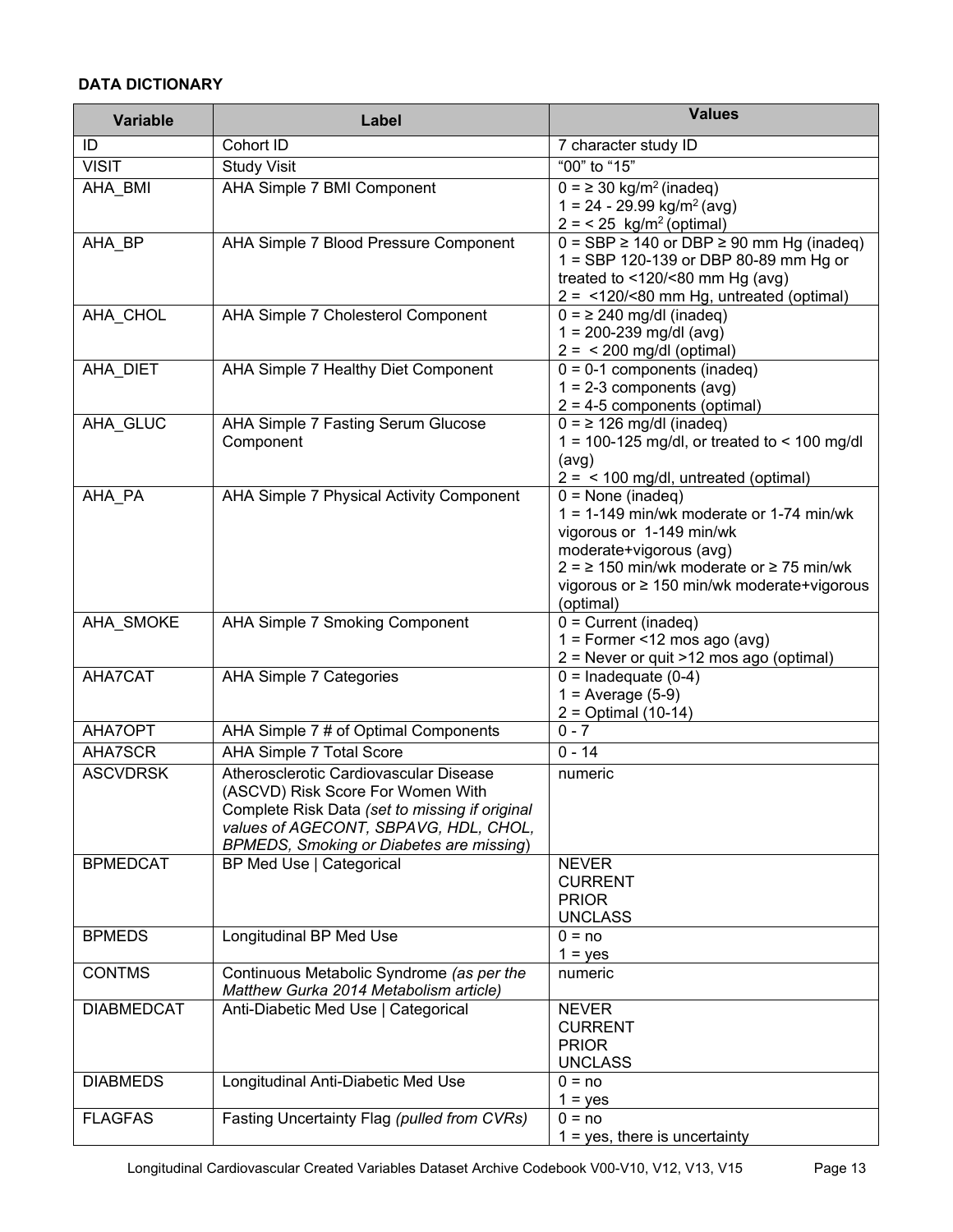| Variable          | Label                                             | <b>Values</b>                                                             |
|-------------------|---------------------------------------------------|---------------------------------------------------------------------------|
|                   |                                                   |                                                                           |
| FRS_AGEPT         | Framingham Age Points                             | $0 = 40$ to 44 years                                                      |
|                   |                                                   | $3 = 45$ to 49 years                                                      |
|                   |                                                   | $6 = 50$ to 54 years                                                      |
|                   |                                                   | $8 = 55$ to 59 years                                                      |
|                   |                                                   | $10 = 60$ to 64 years<br>$12 = 65$ to 69 years                            |
|                   |                                                   | $14 = 70$ to 74 years                                                     |
| FRS_BPPT          | Framingham BP Points                              | $0 =$ systolic BP <120 mmHg                                               |
|                   |                                                   | $1 =$ systolic BP btw 120-129 mmHg,                                       |
|                   |                                                   | no BP med                                                                 |
|                   |                                                   | $2 =$ systolic BP btw 130-139 mmHg,                                       |
|                   |                                                   | no BP med                                                                 |
|                   |                                                   | $3 =$ systolic BP btw 120-129 mmHg,                                       |
|                   |                                                   | ≥1 BP med OR                                                              |
|                   |                                                   | systolic BP btw 140-159 mmHg,<br>no BP med                                |
|                   |                                                   | $4 =$ systolic BP btw 130-139 mmHg,                                       |
|                   |                                                   | ≥1 BP med OR                                                              |
|                   |                                                   | systolic BP ≥160 mmHg no BP med                                           |
|                   |                                                   | $5 =$ systolic BP btw 140-159 mmHg,                                       |
|                   |                                                   | $\geq$ 1 BP med                                                           |
|                   |                                                   | 6 = systolic BP ≥160 mmHg, ≥1 BP med                                      |
| FRS_CHOLPT        | Framingham Cholesterol Points                     | $0 =$ <160 mg/dl                                                          |
|                   |                                                   | 1 = 160 - 199 mg/dl, age 60-74 yrs OR                                     |
|                   |                                                   | 200 - 239 mg/dl, age 70-74 years<br>2 = 160 - 199 mg/dl, age 50-59 yrs OR |
|                   |                                                   | 200 - 239 mg/dl, age 60-69 yrs OR                                         |
|                   |                                                   | $\geq$ 240 mg/dl, age 70-74 yrs                                           |
|                   |                                                   | 3 = 160 - 199 mg/dl, age 40-49 yrs OR                                     |
|                   |                                                   | 240 - 279 mg/dl, age 60-69 yrs                                            |
|                   |                                                   | 4 = 200 - 239 mg/dl, age 50-59 yrs                                        |
|                   |                                                   | $\geq$ 280 mg/dl, age 60-69 yrs                                           |
|                   |                                                   | 5 = 240 - 279 mg/dl, age 50-59 yrs                                        |
|                   |                                                   | 6 = 200 - 239 mg/dl, age 40-49 yrs                                        |
|                   |                                                   | $7 = 280$ mg/dl, age 50-59 yrs<br>$8 = 240 - 279$ mg/dl, age 40-49 yrs,   |
|                   |                                                   | 10 = ≥280 mg/dl, age 40-49 years                                          |
| FRS_HDLPT         | Framingham HDL Points                             | $-1 = 80$ mg/dl                                                           |
|                   |                                                   | $0 = 50 - 59$ mg/dl                                                       |
|                   |                                                   | $1 = 40 - 49$ mg/dl                                                       |
|                   |                                                   | $2 = 40$ mg/dl                                                            |
| FRS_SMOKEPT       | Framingham Smoking Points                         | $0 = no$ smoking                                                          |
|                   |                                                   | $1 =$ smoking, age 70-74 yrs                                              |
|                   |                                                   | $2 =$ smoking, age 60-69 yrs                                              |
|                   |                                                   | $4 =$ smoking, age 50-59 yrs<br>$7 =$ smoking, age 40-49 yrs              |
| FRPT1             | Framingham 10-Year Risk Score 1                   | Summation of components (missing if any                                   |
|                   | (Recommended)                                     | components are missing)                                                   |
| FRPT <sub>2</sub> | Framingham 10-Year Risk Score 2                   | Summation of components (including all                                    |
|                   |                                                   | components regardless of missing status)                                  |
| <b>FRSCAT</b>     | Framingham Risk Categorization                    | $1 = \geq 23$ points                                                      |
|                   |                                                   | $2 = 20 - 22$ points                                                      |
|                   |                                                   | $3 = 19$ points                                                           |
| <b>GENCVDRISK</b> | General Cardiovascular Risk Profile Risk<br>Score | Numeric?                                                                  |
| <b>GLUC100</b>    | Impaired Glucose Met Syndrome Component           | $0 = no$                                                                  |
|                   | $(100 \text{ mg/dl})$                             | $1 = yes$                                                                 |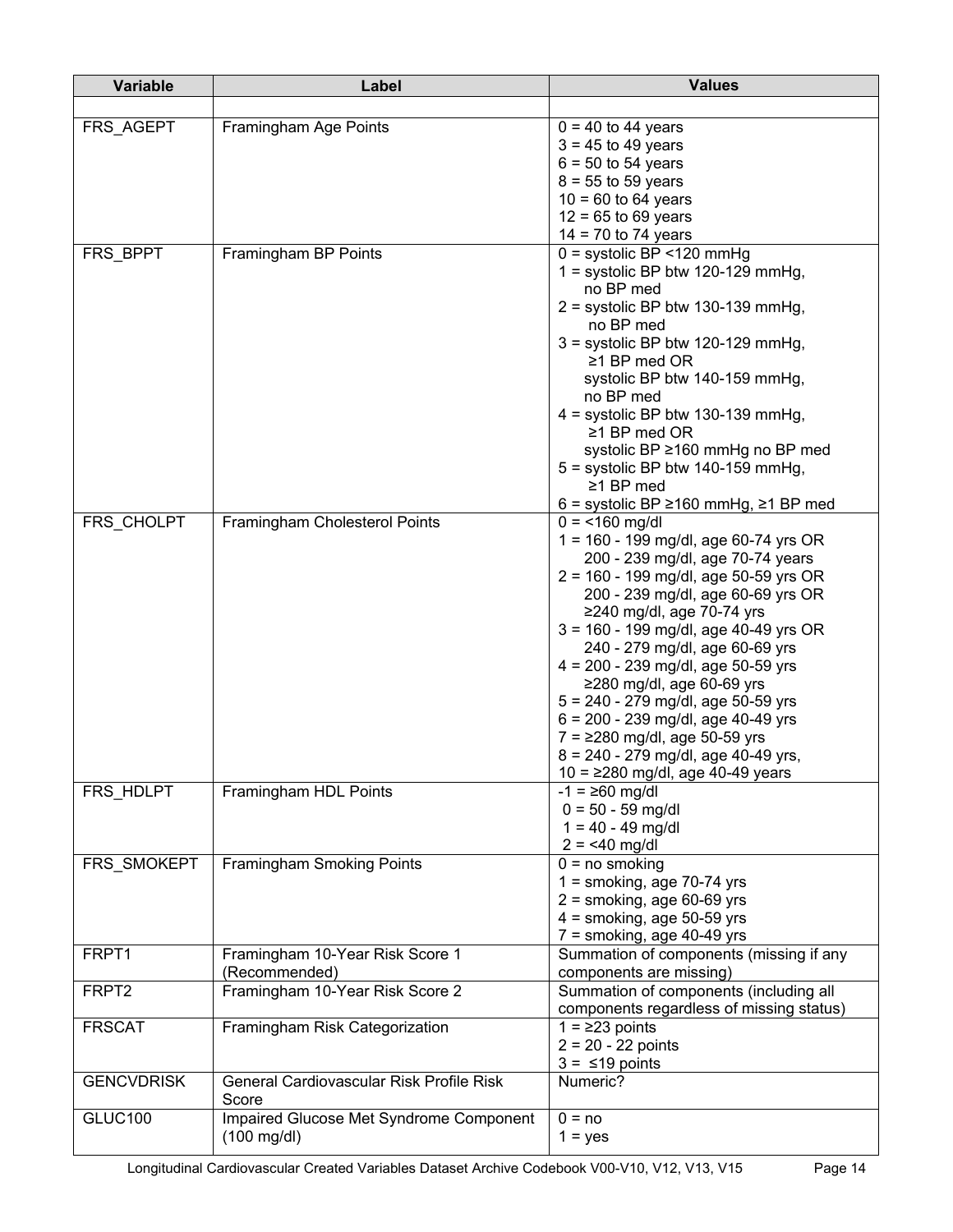| <b>Variable</b>   | Label                                            | <b>Values</b>                                                                          |
|-------------------|--------------------------------------------------|----------------------------------------------------------------------------------------|
| <b>GLUC110</b>    | Impaired Glucose Met Syndrome Component          | $0 = no$                                                                               |
|                   | $(110 \text{ mg/dl})$                            | $1 = yes$                                                                              |
| HA_AGEPT          | Heart Age/General Cardiovascular Risk            | $4 = 40$ to 44 yrs                                                                     |
|                   | Profile Age Component                            | $5 = 45$ to 49 yrs                                                                     |
|                   |                                                  | $7 = 50$ to 54 yrs<br>$8 = 55$ to 59 yrs                                               |
|                   |                                                  | $9 = 60$ to 64 yrs                                                                     |
|                   |                                                  | $10 = 65$ to 69 yrs                                                                    |
|                   |                                                  | $11 = 70$ to 74 yrs                                                                    |
| HA BPPT           | Heart Age/General Cardiovascular Risk            | -3 = systolic BP <120 mmHg, no BP med                                                  |
|                   | Profile                                          | -1 = systolic BP <120 mmHg, $\ge$ 1 BP med                                             |
|                   | <b>Blood Pressure Component</b>                  | $0 = sys$ BP btw 120-129 mmHg, no BP med                                               |
|                   |                                                  | $1 =$ sys BP btw 130-139 mmHg, no BP med                                               |
|                   |                                                  | 2 = sys BP btw 120-129 mmHg, $\ge$ 1 BP med                                            |
|                   |                                                  | OR sys BP btw 140-149 mmHg, no BP med<br>$3 = sys BP$ btw 130-139 mmHg, $\ge 1$ BP med |
|                   |                                                  | $4 =$ sys BP btw 150-159 mmHg, no BP med                                               |
|                   |                                                  | 5 = sys BP btw 140-149 mmHg, $\geq$ 1 BP med                                           |
|                   |                                                  | OR sys BP ≥160 mmHg, no BP med                                                         |
|                   |                                                  | 6 = sys BP btw 150-159 mmHg, $\geq$ 1 BP med                                           |
|                   |                                                  | 7 = systolic BP ≥160 mmHg ≥1 BP med                                                    |
| HA_CHOLPT         | Heart Age/General Cardiovascular Risk            | $0 = 160$ mg/dl                                                                        |
|                   | <b>Cholesterol Component</b>                     | $1 = 160 - 199$ mg/dl                                                                  |
|                   |                                                  | $3 = 200 - 239$ mg/dl                                                                  |
|                   |                                                  | $4 = 240 - 279$ mg/dl<br>$5 = 280$ mg/dl                                               |
| HA_DBPT           | Heart Age/General Cardiovascular Risk            | $0 = Not diabetic$                                                                     |
|                   | Diabetes Component                               | $4 = Diabetic$                                                                         |
| HA_HDLPT          | Heart Age/General Cardiovascular Risk            | $-2 = 80$ mg/dl                                                                        |
|                   | <b>HDL Component</b>                             | $-1 = 50 - 59$ mg/dl                                                                   |
|                   |                                                  | $0 = 45 - 49$ mg/dl                                                                    |
|                   |                                                  | $1 = 35 - 44$ mg/dl<br>$2 = 35$ mg/dl                                                  |
| <b>HA_SMOKEPT</b> | Heart Age/General Cardiovascular Risk            | $0 = not$ smoking                                                                      |
|                   |                                                  | $3 =$ currently smoking                                                                |
|                   |                                                  |                                                                                        |
| <b>HEARTAGE</b>   | Heart Age (Years)                                | numeric                                                                                |
| <b>HIGHTG</b>     | High Triglycerides Met Syndrome Component        | $0 = no$                                                                               |
| HOMA_BCF          | <b>HOMA2 Beta-Cell Function</b>                  | $1 = yes$<br>numeric                                                                   |
| <b>HOMA IR</b>    | <b>HOMA Insulin Resistance</b>                   | numeric                                                                                |
| HOMA IS           | <b>HOMA2 Insulin Sensitivity</b>                 | numeric                                                                                |
| <b>HTN</b>        | <b>Hypertension Met Syndrome Component</b>       | $0 = no$                                                                               |
|                   |                                                  | $1 = yes$                                                                              |
| HTN_D80           | Hypertension Met Syndrome - updated              | $0 = no$                                                                               |
|                   | diastolic criteria (not used in any scoring, but | $1 = yes$                                                                              |
|                   | available for use)                               |                                                                                        |
| <b>LOWHDL</b>     | <b>HDL Met Syndrome Component</b>                | $0 = no$                                                                               |
|                   |                                                  | $1 = yes$                                                                              |
| <b>MS</b>         | Met Syn: Gluc110, Ethnic Waist   Long            | $0 = no$                                                                               |
| <b>MS100</b>      | Met Syn: Gluc100, Ethnic Waist   Long            | $1 = yes$<br>$0 = no$                                                                  |
|                   |                                                  | $1 = yes$                                                                              |
| MS100CAT          | Met Syn: Gluc100, Ethnic Waist   Cat             | <b>NEVER</b>                                                                           |
|                   |                                                  | <b>CURRENT</b>                                                                         |
|                   |                                                  | <b>PRIOR</b>                                                                           |
|                   |                                                  | <b>UNCLASS</b>                                                                         |